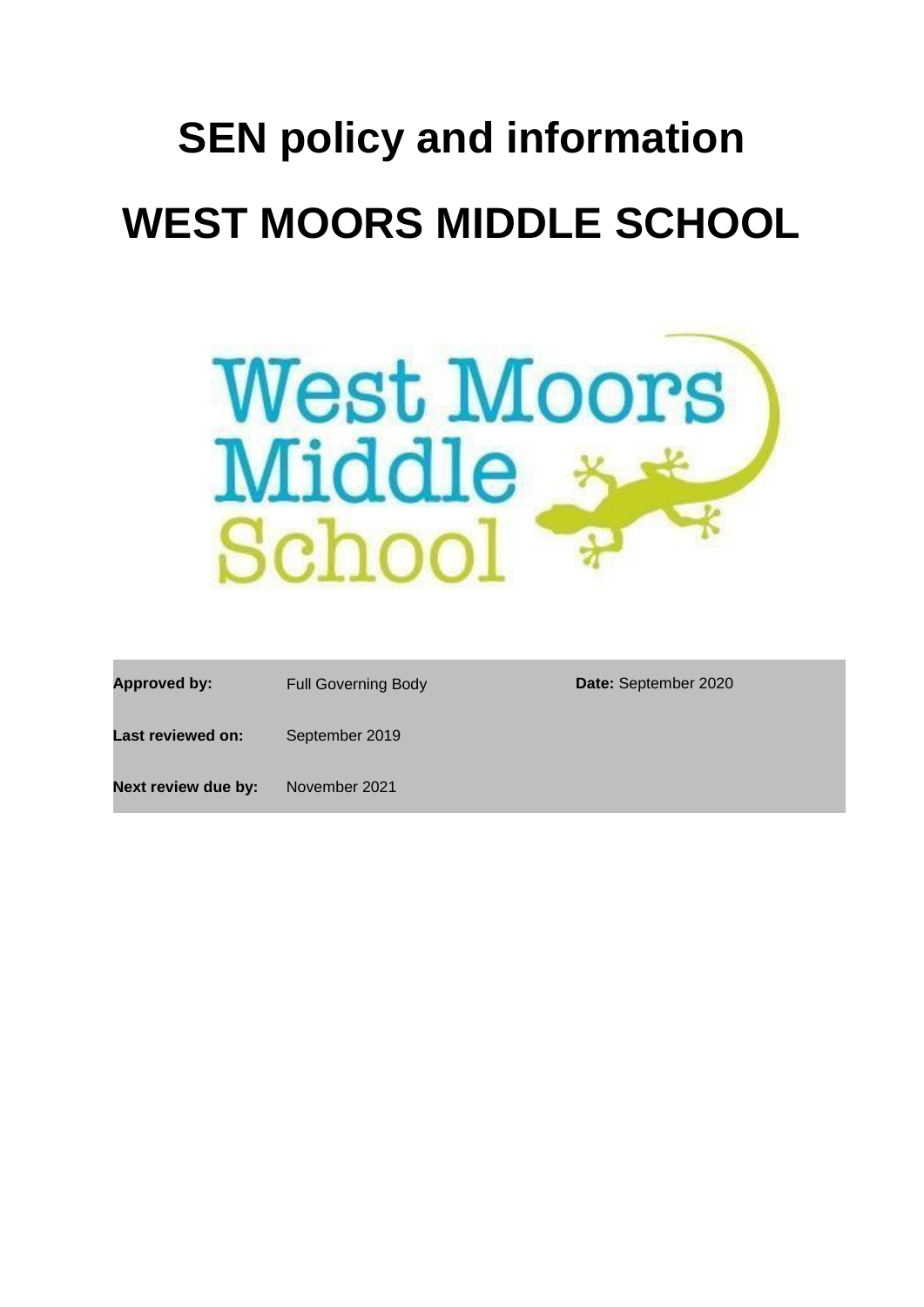SEN policy and information report

WEST MOORS MIDDLE SCHOOL

Approved by: Full Governing Body Date: September 2019 Last reviewed on: 14th September 2020 Next review due by: November 2021

## **Contents**

# **Introduction**

All schools must have a Special Educational Needs (SEN) and Disability Policy; also known as a SEN Policy. This is a duty set out in the Special Educational Needs and Disability Code of Practice: 0 to 25 years (Jan 2015).

An SEN Policy discusses how a school will identify and support pupils with special educational needs (SEN) and disabilities.

# **1. Statutory legislation and guidance**

This policy and information report is based on the following:

- The statutory Special Educational Needs and Disability (SEND) Code of Practice (2015)
- Part 3 of the Children and Families Act 2014, which sets out schools' responsibilities for pupils with SEN and disabilities
- The Special Educational Needs and Disability Regulations 2014, which set out schools' responsibilities for education, health and care (EHC) plans, SEN co-ordinators (SENCOs) and the SEN information report.

# **2. Definitions**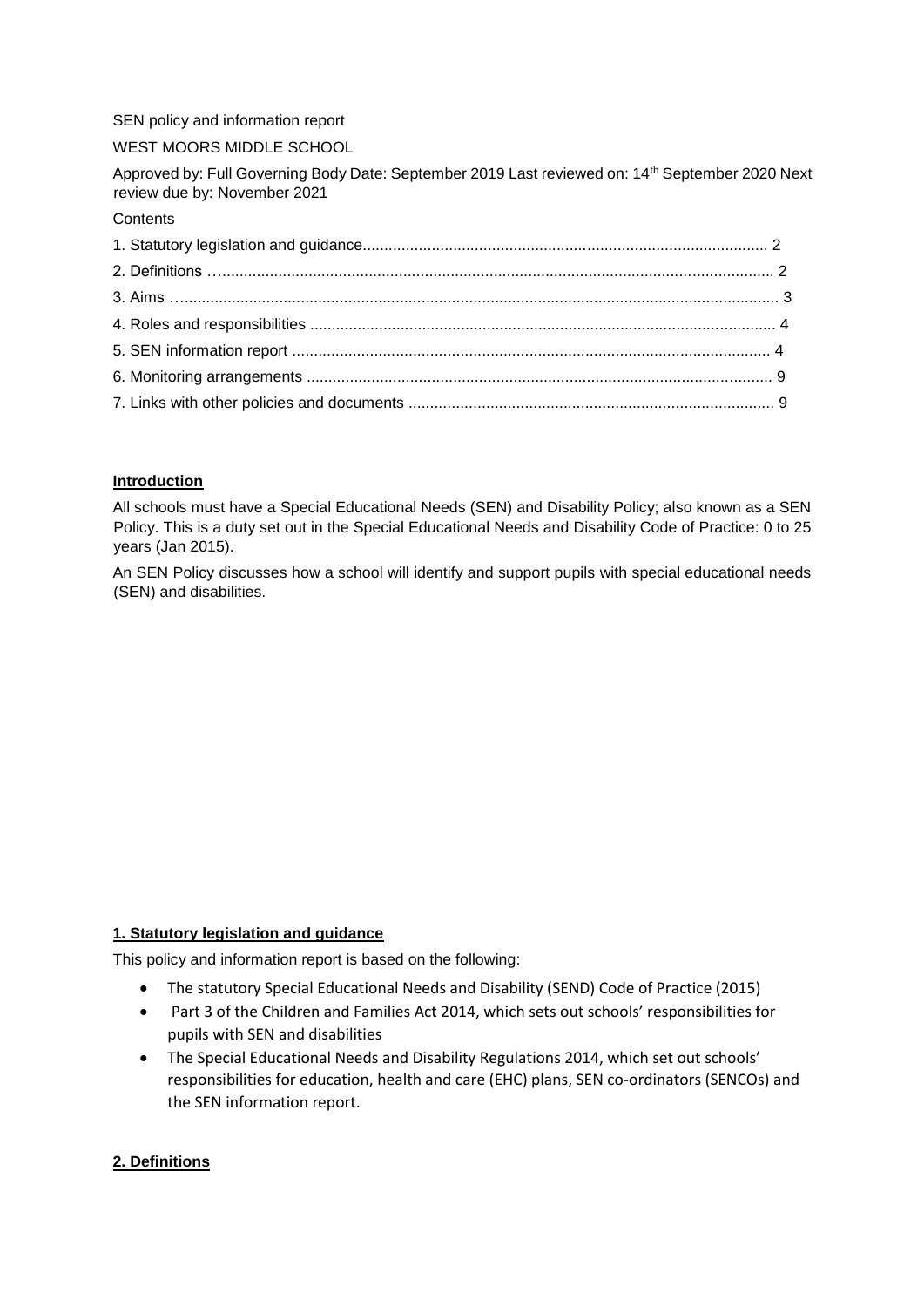A pupil has SEN if they have a learning difficulty or disability which calls for special educational provision to be made for them. Special educational provision is educational or training provision that is **additional to, or different from**, that made generally for other children or young people of the same age by mainstream schools.

They have a learning difficulty or disability if they have:

• A significantly greater difficulty in learning than most others of the same age, or

• A disability which prevents or hinders them from making use of facilities of a kind generally provided for others of the same age in mainstream schools.

# **3. Aims**

Our SEN policy and information report aims to:

- Set out how our school will support and make provision for pupils with special educational needs (SEN)
- Explain the roles and responsibilities of all staff involved in providing for pupils with SEN.
- Adhere to UNCRC Article number 12: The right of the child to express their views, feelings and wishes in all matters affecting them, and to have their views considered and taken seriously
- Adhere to UNCRC Article number 23: If I have a disability, I have the right to special care and education.
- For all staff to have shared responsibility for the provision of a broad, balanced and suitably differentiated curriculum relevant to the individual needs of a pupil with SEN.
- To identify, at the earliest opportunity, all pupils who need special consideration to support their physical, sensory, social, emotional, communication and cognitive development.
- To ensure that pupils are fully included in all activities within the school in order to promote equal opportunity and aspirations for the highest levels of achievement.
- To enable pupils to participate in the decision-making process regarding their learning and to know their views are valued.
- To ensure that all targeted support is effective, and the progress of SEN pupils is regularly monitored.

# **4. Roles and responsibilities**

# **4.1 The SENCO**

The SENCO, Mrs. Angela Tai (AT) will:

- Work with the headteacher and SEN governor to determine the strategic development of the SEN policy and provision in the school.
- Have day-to-day responsibility for the operation of this SEN policy and the co-ordination of specific provision made to support individual pupils with SEN, including those who have EHC plans.
- Provide professional guidance to colleagues and work with staff, parents, and other agencies to ensure that pupils with SEN receive appropriate support and Quality First Teaching
- Advise on the graduated approach to providing SEN support.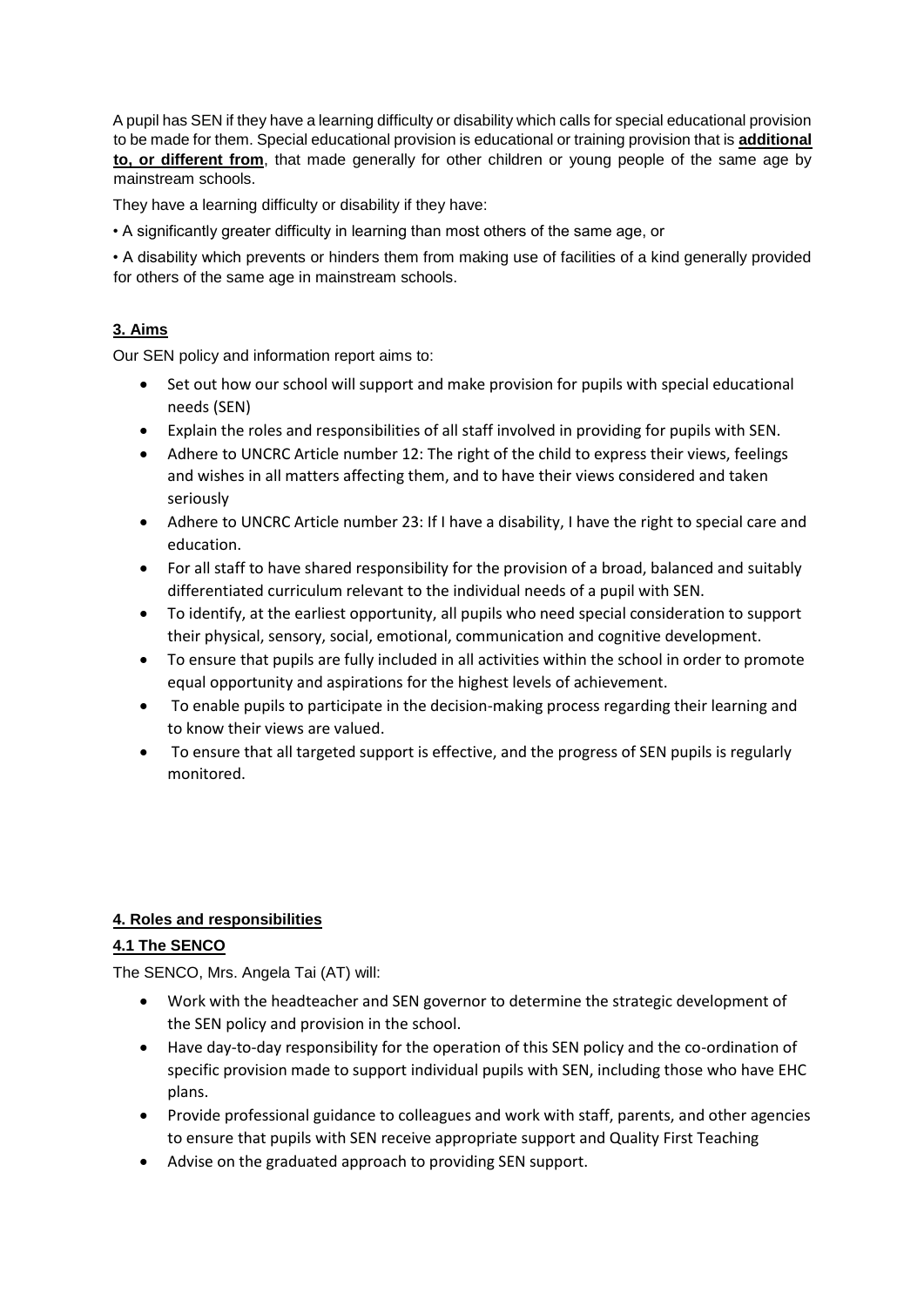- Advise on the deployment of the school's delegated budget and other resources to meet pupils' needs effectively.
- Be the point of contact for external agencies, especially the local authority and its support services.
- Liaise with potential next providers of education to ensure pupils and their parents are informed about options and a smooth transition is planned.
- Work with the headteacher and governing board to ensure that the school meets its responsibilities under the Equality Act 2010 regarding reasonable adjustments and access arrangements.
- Ensure the school keeps the records of all pupils with SEN up to date.

# **4.2 The SEN Governor**

The SEN Governor will:

- Raise awareness of SEN issues at governing board meetings.
- Monitor the quality and effectiveness of SEN and disability provision within the school and update the governing board on this.
- Work with the headteacher and SENCO to determine the strategic development of the SEN policy and provision in the school.

# **4.3 The Headteacher**

The Headteacher will:

- Work with the SENCO and SEN governor to determine the strategic development of the SEN policy and provision in the school.
- Have overall responsibility for the provision and progress of learners with SEN and/or a disability.

# **4.4 Class teachers**

Each class teacher is responsible for:

- Tracking and monitoring the progress and development of every pupil in their class.
- Working closely with any teaching assistants or specialist staff to plan and assess the impact of support and interventions and how they can be linked to classroom teaching.
- Working with the SENCO to review each pupil's progress and development and discuss any changes to provision.
- Ensuring they follow this SEN policy.

# **5. SEN information report**

# **5.1 Identifying pupils with SEN and assessing their needs**

We will assess each pupil's current skills and levels of attainment on entry, which will build on previous settings and Key Stages, where appropriate. Class teachers will make regular assessments of progress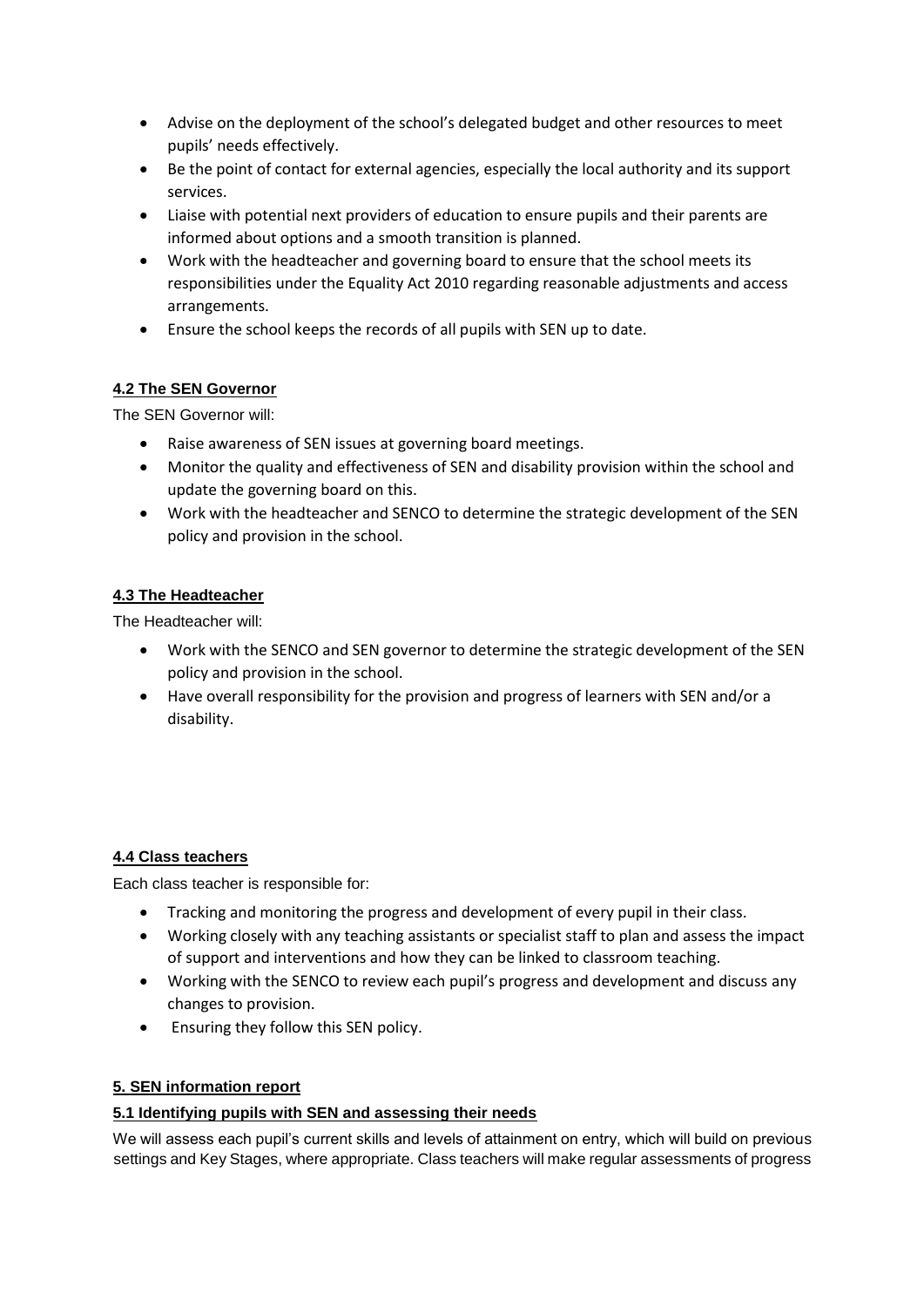for all pupils and identify and target areas of difficulty, adjusting the work according to the principles of Quality First Teaching. Further consideration will be given to pupils whose progress:

- Remains significantly slower than that of their peers starting from the same baseline.
- Fails to match or better the child's previous rate of progress.
- Fails to close the attainment gap between the child and their peers.
- Widens the attainment gap.

This may include progress in areas other than attainment, for example, social needs.

Slow progress and low attainment do not automatically mean a pupil is recorded as having SEN. However, such pupils will be closely monitored to determine if further intervention and provision is required to reach the levels of expected progress and attainment.

If it is felt that additional support is required, the views and the wishes of the pupil and their parents will be noted and used to determine the support that is needed.

#### **5.2 Consulting and involving pupils and parents**

We will have an early discussion with the pupil and their parents when identifying a concern that a pupil may need special educational provision. These conversations will make sure that:

- Everyone develops a good understanding of the pupil's areas of strength and difficulty.
- We consider the parents' concerns.
- Everyone understands the agreed outcomes sought for the child.
- Everyone is clear on what the next steps are
- Everyone is aware of the time scales involved to monitor progress effectively

Notes of these early discussions and action plans will be added to the pupil's record and a copy given to their parents. We will formally notify parents and invite them to attend a meeting if it is decided that a pupil should be placed on the SEN register and receive SEN support. Once again, a copy of the discussion and action plan will be placed on the pupil's record and a copy given to parents. Further discussion can take place during Parents' Evenings.

#### **5.3 The types of SEN that are provided for**

Our school currently offers provision to pupils with SEN that is **additional to or different from** the provision offered to most pupils in the following areas:

• Communication and interaction, for example, autistic spectrum disorder, Asperger's Syndrome, speech and language difficulties.

• Cognition and learning, for example, dyslexia, dyspraxia, ADHD, dyscalculia

• Social, emotional and mental health difficulties, for example, anxiety, social communication and friendships, low self-esteem and confidence.

• Sensory and/or physical needs, for example, visual impairments, hearing impairments, processing difficulties, epilepsy, physical disabilities.

# **5.4 Assessing, reviewing and evaluating pupils' progress towards outcomes**

In the first instance all staff will deliver high quality lessons that are clearly differentiated and planned in accordance with the principals of Quality First Teaching. If, at this point, a pupil is identified with a potential need they will be closely monitored and the first wave of intervention will be introduced in accordance with the graduated approach and the four-part cycle of assess, plan, do, review. The class or subject teacher will work with the SENCO to carry out a clear analysis of the pupil's needs. This will draw on: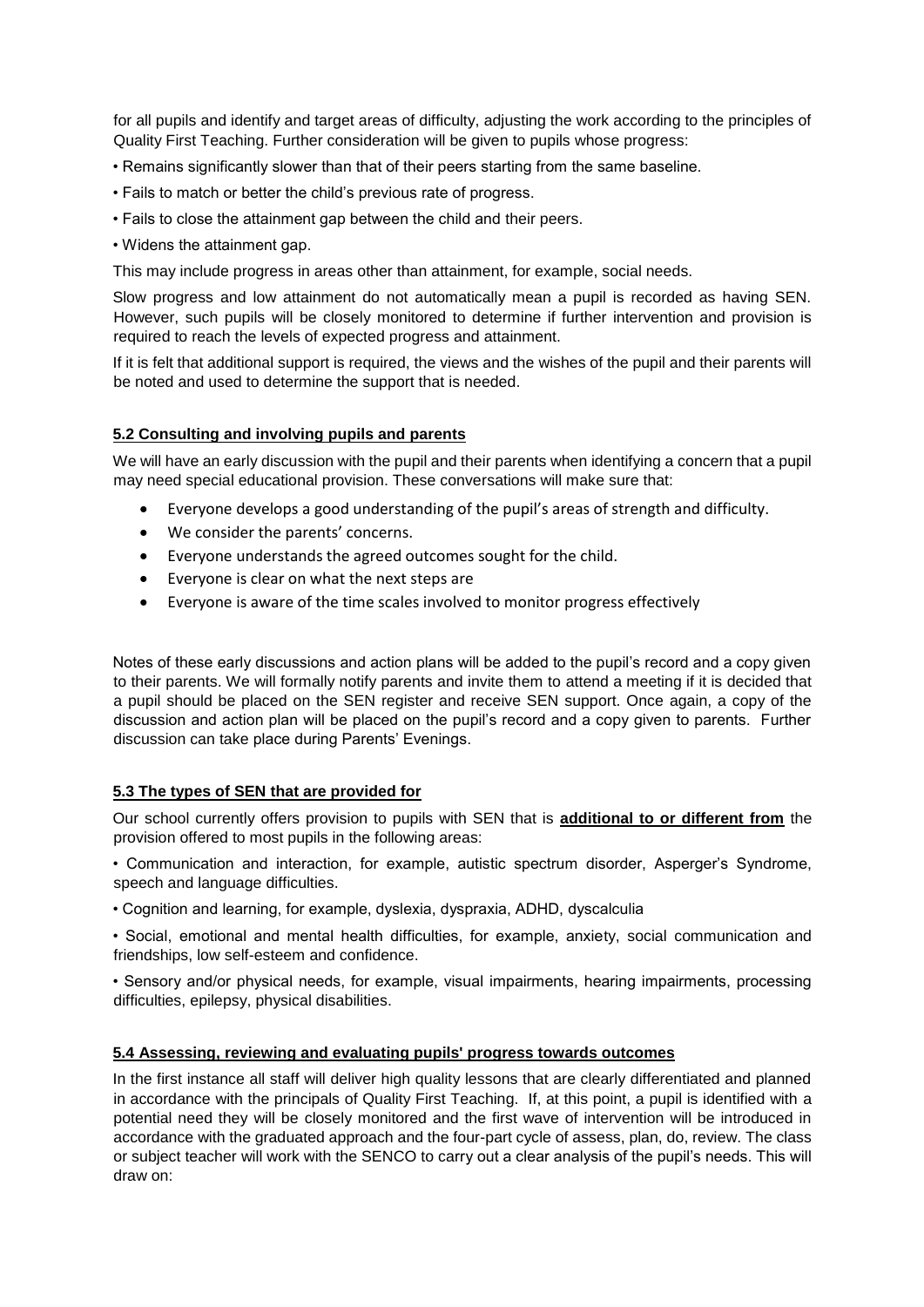- The teacher's assessment and experience of the pupil
- Their previous progress, attainment, attendance and behaviour
- Other teachers' assessments, where relevant
- The individual's development in comparison to their peers and national data
- The views and experience of parents
- The pupil's own views
- Advice from external support services, if relevant.

We will then evaluate the effectiveness of provision and intervention for pupils with SEN by:

- Reviewing pupils' individual progress towards their goals each term.
- Reviewing the impact of interventions after 6 weeks or sooner if required.
- Using pupil questionnaires.
- Monitoring by the SENCO.
- Using provision maps to measure progress and effectiveness of specific strategies.
- Holding annual reviews for pupils with statements of SEN or EHC plans

All teachers and support staff who work with the pupil will be made aware of their needs, the outcomes sought, the support required, and any teaching strategies or approaches that are recommended. We will regularly review the effectiveness of the support and interventions and their impact on the pupil's progress.

## **5.5 Additional support for learning**

We employ several Learning Support Assistants (LSAs) who are trained to deliver specific interventions. They will either deliver interventions to small groups of pupils or on a 1:1 basis depending on the pupils' needs. All interventions will be monitored to determine their effectiveness.

We also offer individual or group ELSA sessions, Forest Schools and Nurture opportunities to specific students to help support their needs and development.

We also work alongside the following agencies to provide support for pupils with SEN where relevant:

- SALT
- **•** Social Services
- SENSS
- Educational Psychologist
- CAMHs
- Occupational and physiotherapy services. Hearing Impaired service.
- Visually impaired service.
- Specialist teaching service.

## **5.6 Promoting inclusion for pupils with SEN to engage in wider whole school activities**

- All extra-curricular activities, school visits and clubs are available to all our pupils, including our before-and after-school clubs.
- All pupils are encouraged to go on our residential trip(s) throughout the academic year.
- All pupils are encouraged to take part in sports day/school plays/special workshops, etc.
- Pupils with SEN are encouraged to be part of the school council and apply for leadership positions in other areas of the school.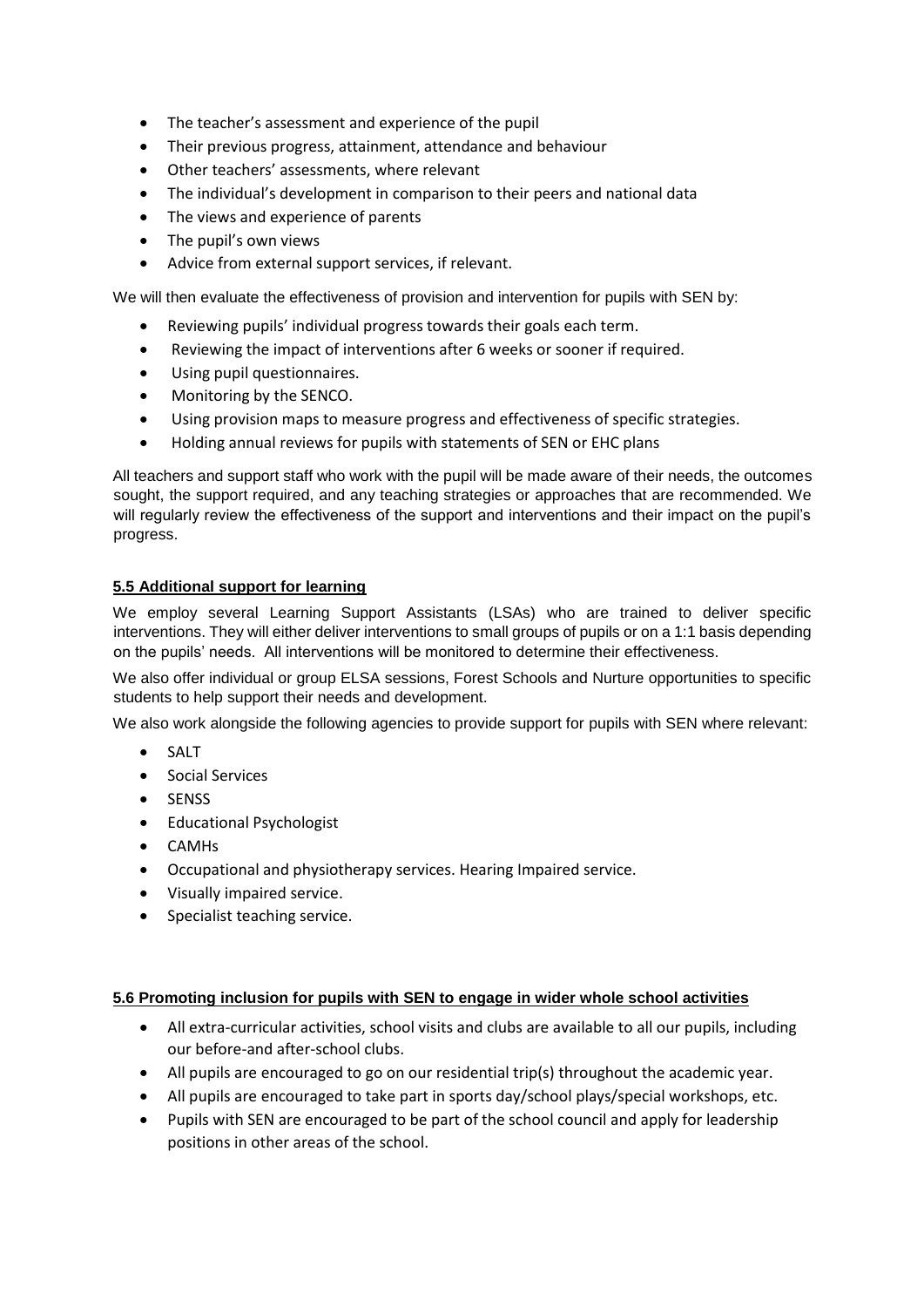Pupils with SEN are also encouraged to be part of the whole school community to promote teamwork/building friendships etc.

# **5.7 Supporting pupils moving between phases**

We will share information with the school, college, or other setting the pupil is moving to. To ensure a smooth transition we will also offer the following:

- Year 4 Transition In the summer term the SENCo will visit feeder schools, meet with pupils and liaise effectively with other SENCos to transfer all relevant information.
- Pre visits Pupils with SEN are welcome to visit West Moors Middle School and meet with the SENCo to acquaint themselves with the school and staff before formally starting.
- New Year 5 Intake Evening In the summer term all parents are invited to attend an assembly and presentation at West Moors Middle School led by the Headteacher.
- Prospective Pupil Open Evening Early in the Autumn term prospective pupils and parents are invited to attend West Moors Middle School and meet with the SENCo and Senior Leadership Team.
- Upper School Transition Day The majority of pupils will attend Ferndown Upper School. The SENCo and Pastoral team liaise frequently via pupil meetings, annual reviews and SENCo briefings.

# **Concerns about SEN provision**

Concerns about SEN provision in our school should be made to the SENCo, Mrs. Angela Tai, in the first instance on 01202 872474 or atai@westmoorsmid.dorset.sch.uk. However, if a parent feels that their concern or complaint has not been dealt with satisfactorily, an appointment can be made to speak with the Head teacher, Dr. Deborah Craddock on 01202 872474 or office@westmoorsmid.dorset.sch.uk. If a parent feels the matter has still not been satisfactorily resolved they should refer to the school's Complaints Policy, which is available on our website.

The parents of pupils with disabilities have the right to make disability discrimination claims to the firsttier SEND tribunal if they believe that our school has discriminated against their children. They can make a claim about alleged discrimination regarding:

- Exclusions
- Provision of education and associated services
- Making reasonable adjustments, including the provision of auxiliary aids and services

## **Contact details of support services for parents of pupils with SEN**

Dorset County SEN team

Disability Information, Advice and Support Services (SENDIASS), which can be found on the link below: